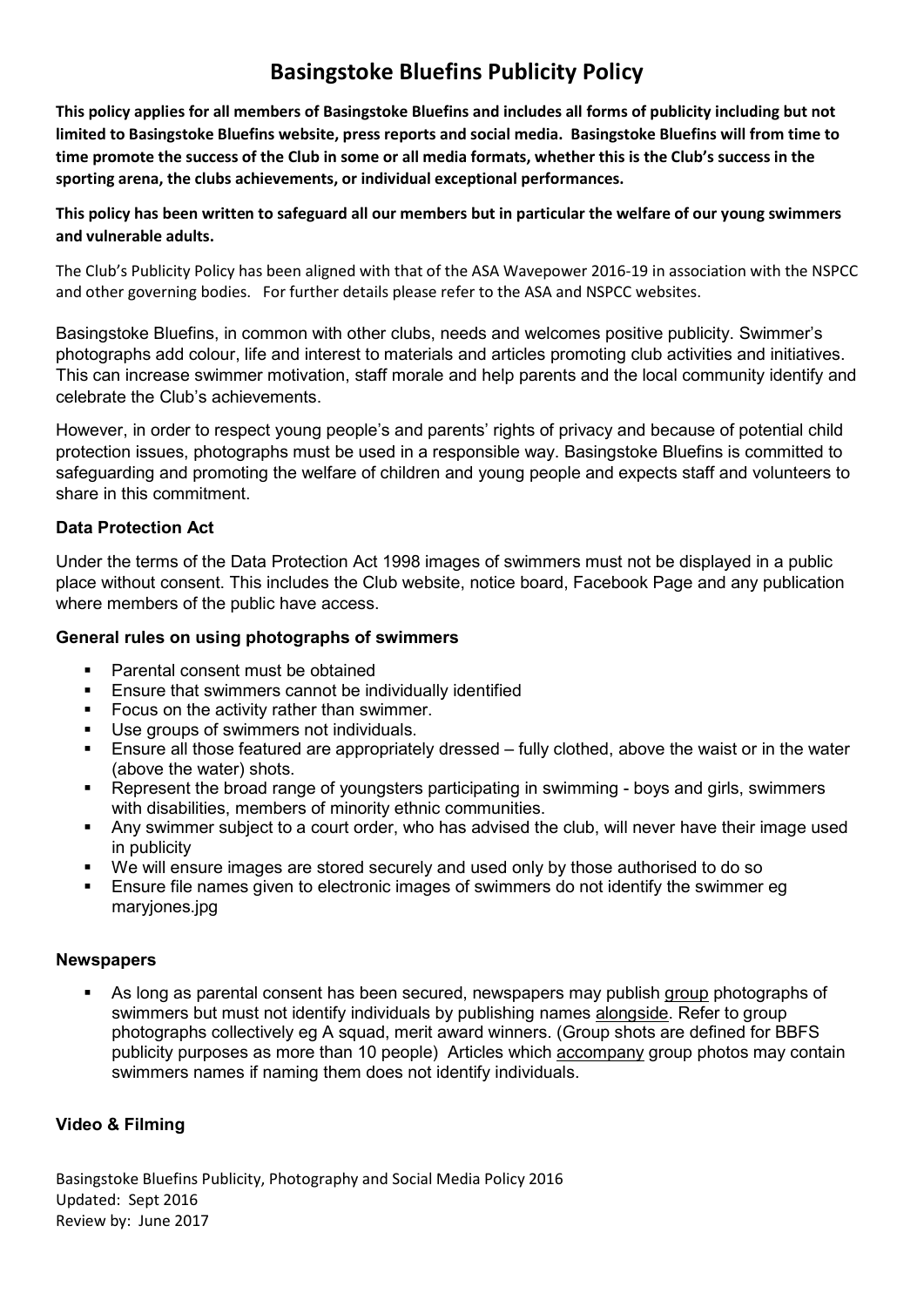- The appropriateness of photographic images earlier outlined also applies to video/film images
- We recognise that parents, carers and family members wish to record swimming and other events to celebrate their swimmers achievements. However it is important that such records remain private and for their own personal use

### Commercial & Outside Photographers

- Will be given a clear brief about what is considered appropriate in terms of content and behaviour
- Wear identification at all times
- Will not have unsupervised access to children or one-to-one photo sessions at events
- **Will not solicit photo sessions outside the event**

### Exceptional Circumstances

 From time to time there may be exceptional occasions where the Club will wish to use identifiable photos (eg. National Qualifiers) and use the swimmers full names in an article accompanied by a photograph for the local media. On these occasions the Chairman, in consultation with the Publicity Officer, will make the decision whether to seek the specific consent of parents and their swimmers for use of their images and full names for this specific report. Please see attached consent forms – Publicity 1a.

#### Summary – Identification of Swimmers in BBFS Publicity material

Identification of a swimmer – the ability, by any reasonable person, other than members of Bluefins and the swimmers immediate family and friends, to recognise an individual swimmer by information gleaned from a BBFS publicity report

#### Part names must be used if:

The nature of the report could facilitate the identification of an individual swimmer Captions for group photos (defined as containing more than 10 people)

#### Full Names may be used if:

Individual swimmers cannot reasonably be identified Swimmers are over 18yrs old and not considered a vulnerable adult Articles accompanying group photos, if names do not individually identify swimmers. Exceptional circumstances, ie National swimmers, only with Chairman's consent

No names must be used if: (Any report that falls into this category must be rewritten by the Publicity Officer to comply with either of the above)

Individual photographs or photos with less than 10 people are to be used Individual swimmers can be identified due to the information contained in the report

- All of the above requires parental consent. Consent may be withdrawn at any time on written notification to the Publicity Officer. Parents and swimmers will be asked to consent (or not) to the use of their swimmers names or images for the explicit purpose stated.
- All formal written consents (and non-consent) will be held on record by the officer in charge of the specific event in Dropbox for a minimum of six months from the date of the consent form.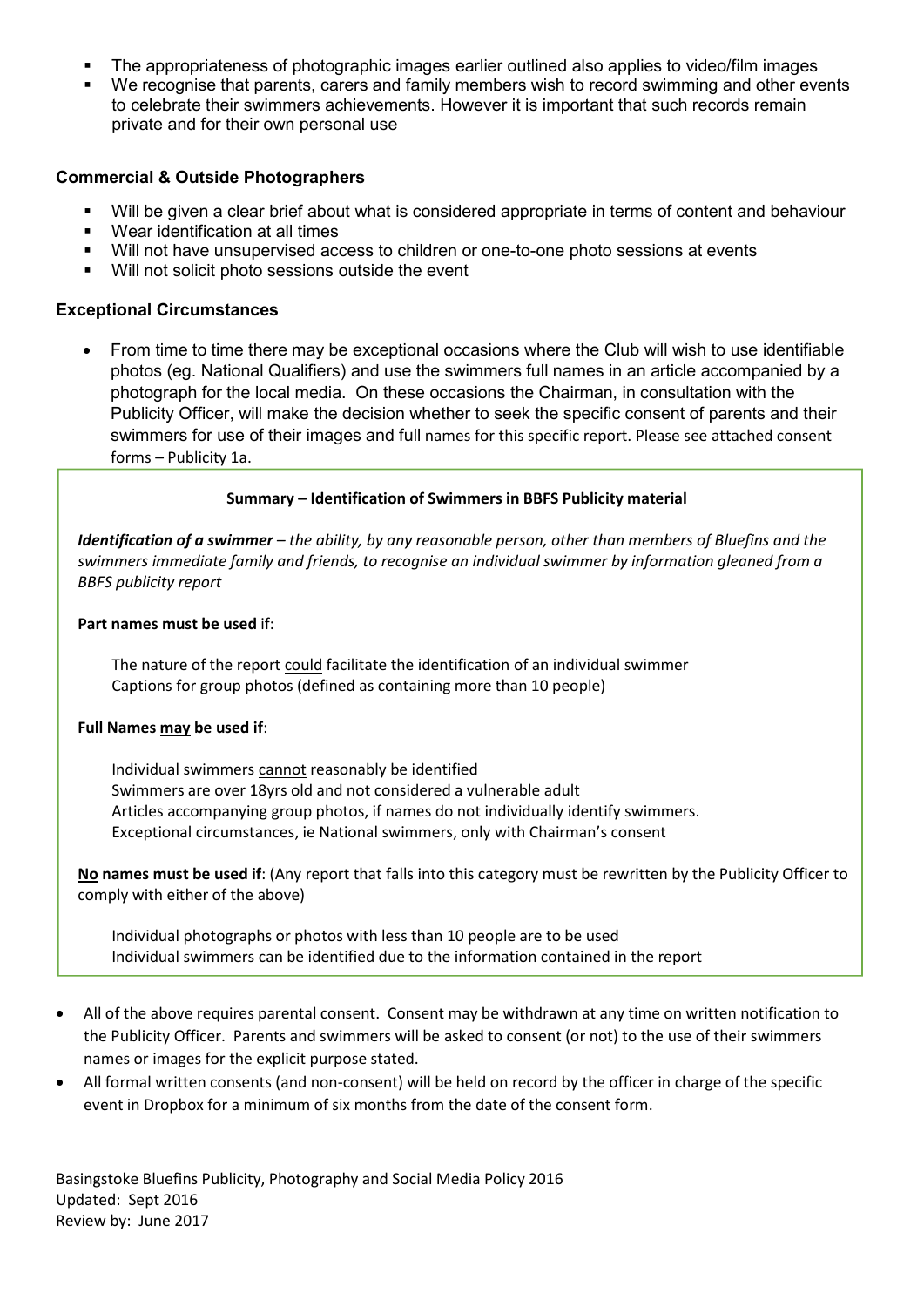- All reports whether it to go to the press or on the Club's website or in any other media format must be passed to the Club's Publicity Officer and Chairman for approval. The Publicity Officer will seek clarification if necessary on any safeguarding issues directly with the Welfare Officer or ASA whichever is appropriate.
- The Publicity Officer will be the sole conduit of publicity information to go out in any media format. Under no circumstances must any member of the club send out publicity information themselves.
- The Club's Publicity Officer will attend Safeguarding Training
- Videoing or taking photos during a training session is strictly prohibited. The only exception to this rule is when a coach uses video footage of your child in a controlled environment for means of instructing stroke technique
- All publicity mediums which involve the Club or its members will be monitored by the Club Officials and Welfare Officer on an ongoing basis. Any infringement will be identified and rectified at the earliest possible opportunity and referred to the Welfare Officer/ Officers of the Club as a breach of the Club's Safeguarding Policy with appropriate action being taken.
- The main purpose of any publicity materials is to promote the Club. Standard wording to be included with all publicity material at a minimum should be:

Basingstoke Bluefins is a multi-disciplined club with over 900 members in the Basingstoke & Deane area, and further afield. The club has dedicated programmes for swimming lessons, competitions, waterpolo, disability and adults. For more information or to make an enquiry, please visit our website: www.bbfsc.org

 Any postings on the Clubs Facebook page should only provide the links to reports to be found on the clubs website or in the local media. All other information must be general club publicity and not specific to any identifiable individual(s). When adding links to media reports it is the responsibility of the Publicity Officer to ensure that the report remains compliant with this publicity policy.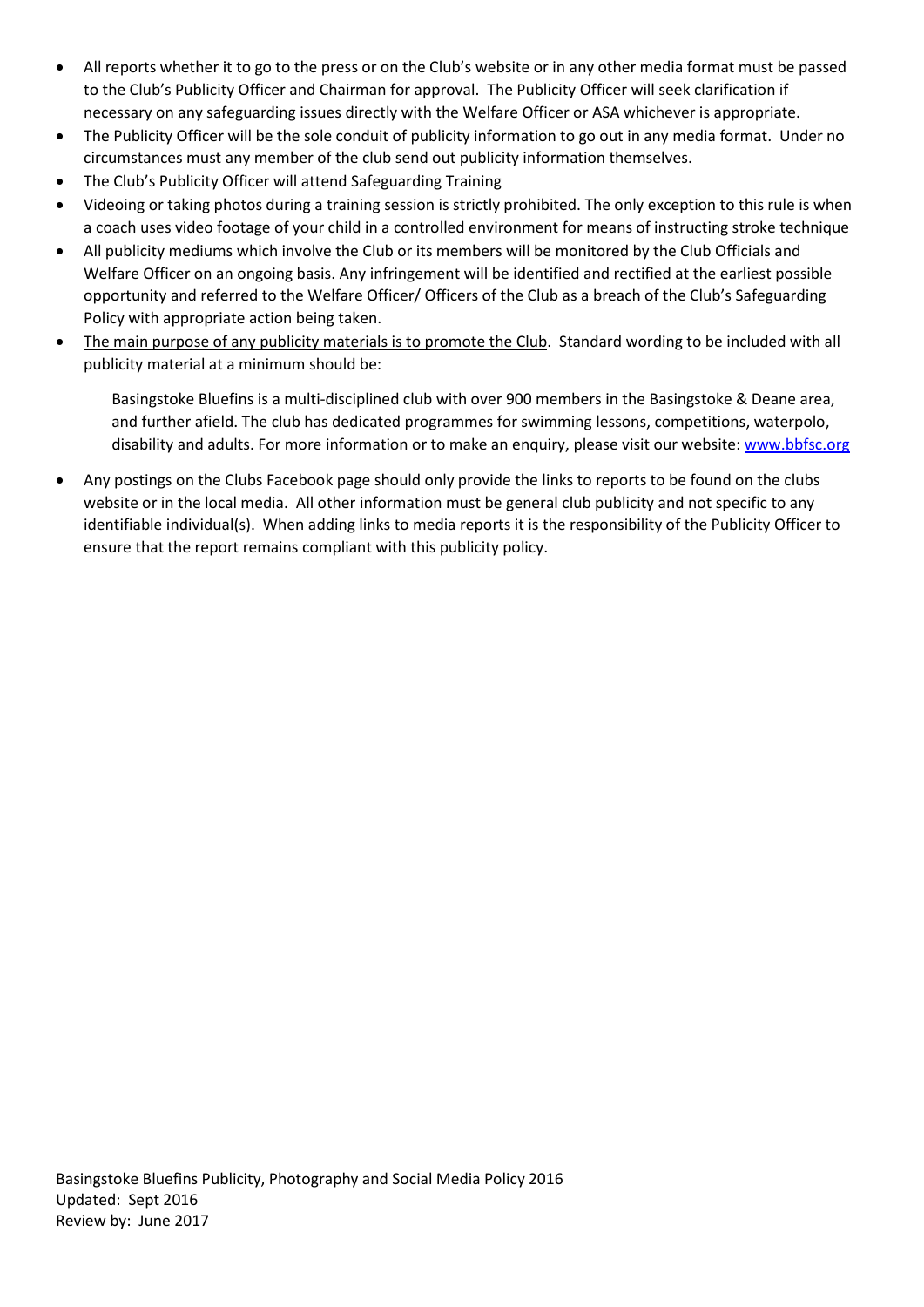Publicity 1

# Consent form for Children, Young Swimmers and Vulnerable Adults for the use of photographs/names for a specific event

Basingstoke Bluefins recognises the need to ensure the welfare and safety of all its young swimmers. In accordance with Basingstoke Bluefins Publicity Policy, ASA Wavepower 2016-19 and NSPCC guidelines, photographs will not be taken of young swimmers nor names used in any media without the specific consent of the parents or carer and swimmer.

## Legal requirement

In order to comply with the Data Protection Act 1998 a lawful basis is required before capturing images of a child or young person. Obtaining consent from either the parent, guardian or legally appointed representative of the child or young person provides that lawful basis. ie:

I do / I do not<sup>\*\*</sup> give consent for image capturing, of my swimmer for the publicity reports for this specific event.

# Safeguarding

As part of our commitment to safeguarding, consent is also required separately to name young people in material used in the media. As previously stated no swimmer will be named if any photograph containing their image is published. ie.

I do/I do not<sup>\*\*</sup> give consent for my swimmer to be named in an article regarding this event.

NB Swimmers will not be named in any article if in doing so they may be individually identified.

By the signing of this form, which will usually be found as part of the meet entry form, it is assumed that both parental AND SWIMMER consent is confirmed. Please ensure that your young swimmer is happy for publicity to be granted on their behalf. Basingstoke Bluefins will take all steps to ensure these images are used solely for the purposes they are intended. If you become aware that these images are being used inappropriately contact the Club's Welfare Officer to report these concerns. Parents/Carers/Swimmers have the right to withdraw consent at any time on written instruction to the Club's Publicity Officer.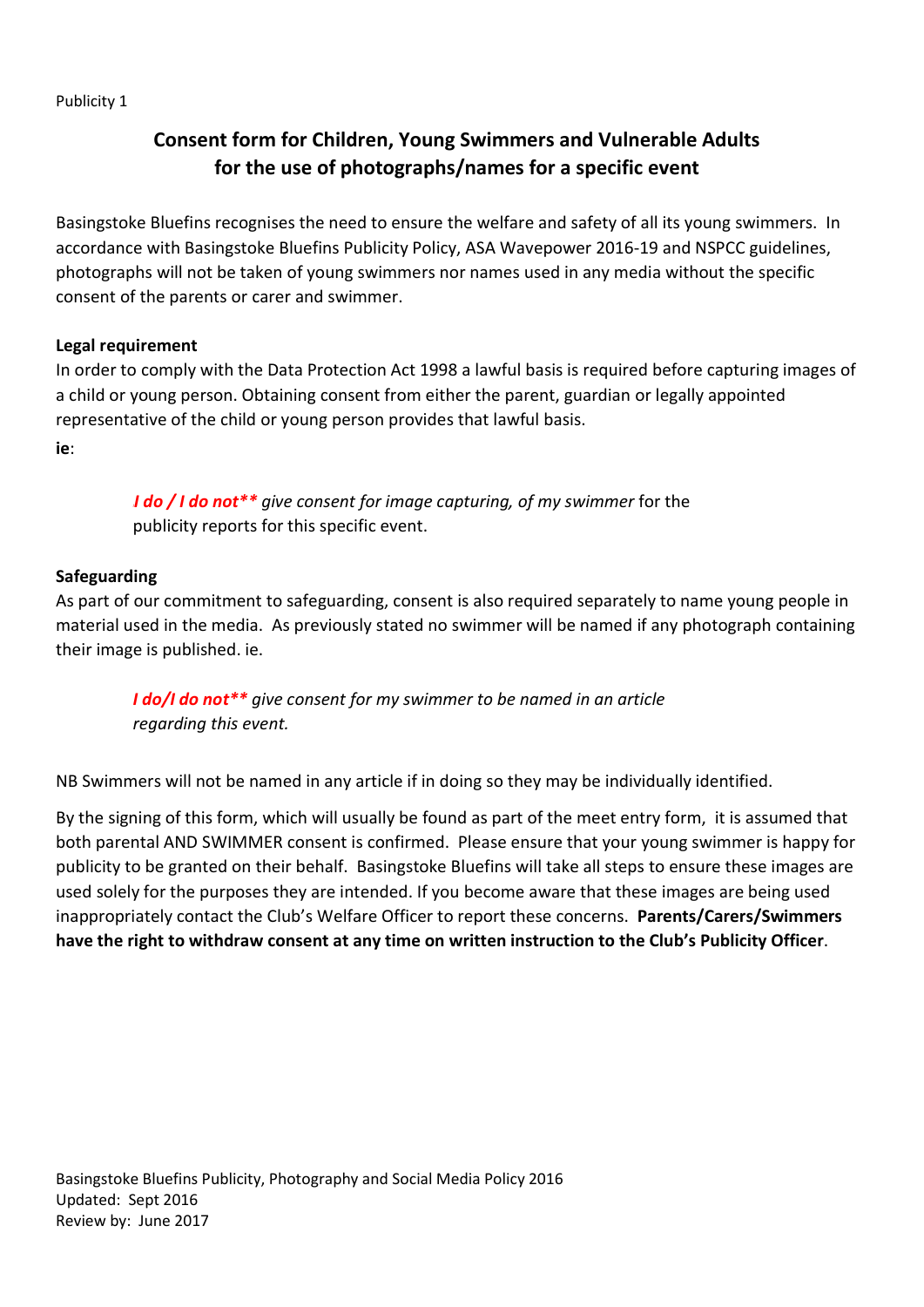# Publicity 1a

# Consent form for Children, Young Swimmers and Vulnerable Adults

# Consent form for the use of photographs and full names for a specific special event/occasion

Basingstoke Bluefins recognises the need to ensure the welfare and safety of all its young swimmers.

In accordance with Basingstoke Bluefins Publicity Policy, ASA Wavepower 2016-19 and NSPCC guidelines, photographs of young swimmers will not be taken without the consent of the parents or carer and swimmer. From time to time however there maybe occasions when the Club will wish to celebrate a specific outstanding event or occasion and it may be appropriate for an article or report to be published in which a swimmer will be identifiable.

## Legal requirement

In order to comply with the Data Protection Act 1998 a lawful basis is required before capturing images of a child or young person. Obtaining consent from either the parent, guardian or legally appointed represented of the child or young person provides that lawful basis. ie

> I confirm that I have read the Club's Publicity Policy and associated risk assessment, and understand and accept the possible risks to my young swimmer in being identified in this way in the media.

I do/I do not give consent for my swimmer to be identified in an article specifically and only for this (named) event. I understand that this may be by use of my swimmers full name, or identifiable photograph or both.

By signing this form it is assumed that both parental AND SWIMMER consent is confirmed. Please ensure that your young swimmer is happy for publicity to be granted on their behalf. Basingstoke Bluefins will take all steps to ensure these images are used solely for the purposes they are intended. If you become aware that these images are being used inappropriately contact the Club's Welfare Officer to report these concerns.

This consent for names and photos is for the specific event/occasion detailed and will not be used for any other purpose or on any other occasion.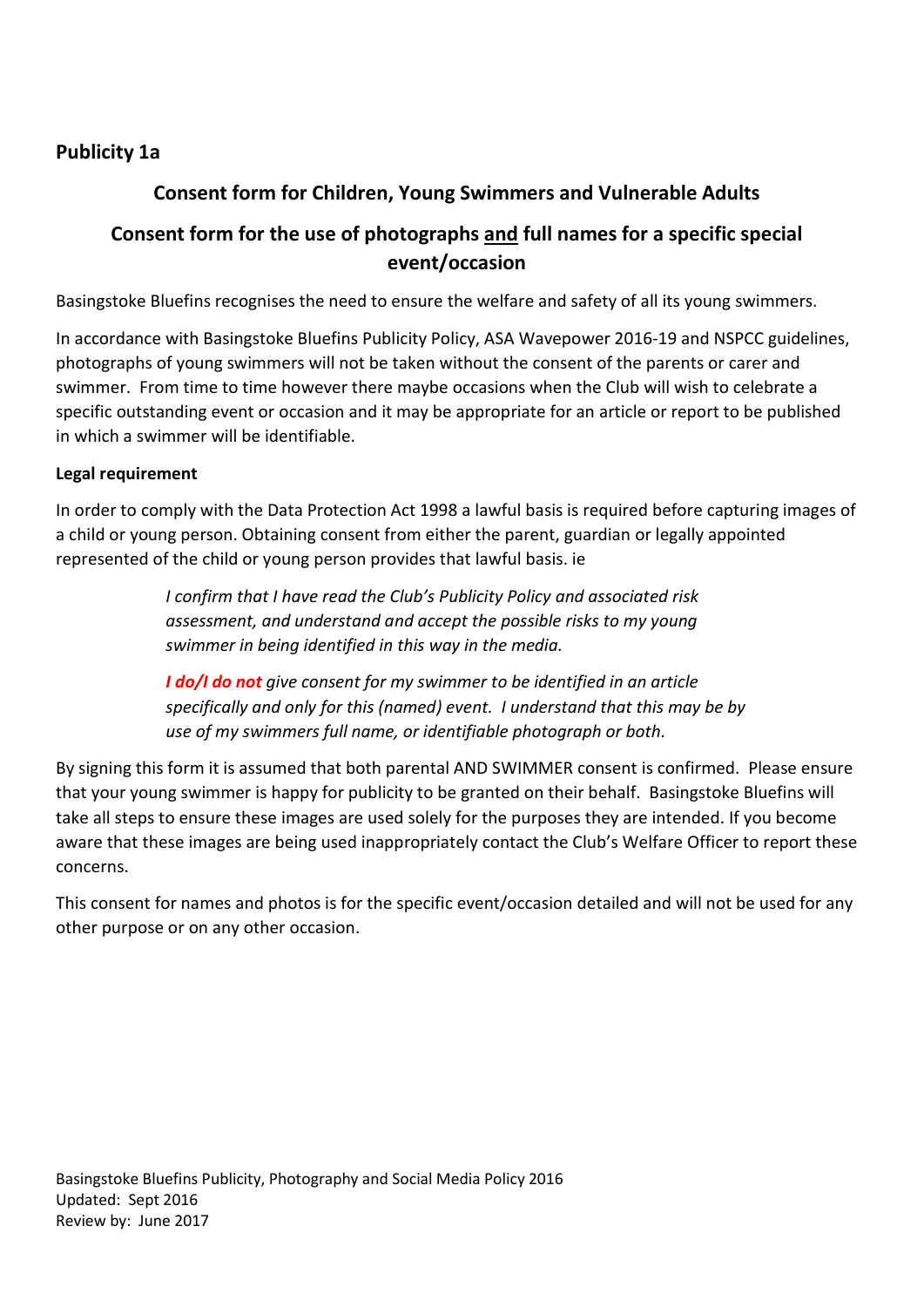## Basingstoke Bluefins Publicity Policy and the use of Social Media Advice for Swimmers & Parents

The Club's Publicity Policy has been aligned with that of the ASA Wavepower 2016-9 in association with the NSPCC and other governing bodies.

We would therefore like to remind all Parents and Swimmers:

- Never share pictures of yourself or your friends that might reach other people that you do not wish to see them.
- Never post or send any photographs, videos or make comments that may be hurtful, untrue and upsetting and you may regret sharing later on used by other people in a way you did not intend or want.
- Do not put pictures/video footage of other Club members on any site within the Club setting, as you may breach the ASA Photography Guidance. This extends to children (your child or otherwise) in a swimming costume, in the water, poolside or in the changing area.
- Videoing or taking photos during a training session is strictly prohibited. The only exception to this rule is when a coach uses video footage of your child in a controlled environment for means of instructing stroke technique.
- Ensure that the privacy settings on your swimmer's social media accounts are set to the appropriate level. Please be aware that even the highest privacy settings on Facebook will still allow a stranger to send a private message you or your swimmer on your/their personal Facebook page.

Always be aware that social networking sites are a method of communication like letter writing and the spoken word. They are bound by the same laws and rules. Such technology is instant and this allows you as the user to react in the 'heat of the moment', where in the past you would have been required to write a letter, which would have taken time and allowed for you to think again before sending. So never place a comment on the internet that you would not put in writing or say to the individual concerned face to face as to do so may not only breach ASA Policy but also the law.

### Guidance to parents of ASA members under the age of 18

There have been occasions where parents of ASA members have used social networking sites to criticise or verbally abuse swimming Clubs, its officers, officials, coaches, teachers, and swimmers in an inappropriate and unacceptable manner. This has in some cases led the person who is subject of the verbal abuse to take action through statutory agencies or statutory legislation to address the comments made.

The ASA have produced a parent's code of conduct, which all Bluefins Parents have signed and are bound by. Parents are expected to: "Behave responsibly as a spectator at training and treat swimmers, coaches, committee members and parents of yours and other Clubs with due respect meeting the ASA commitment to equality".

### Consequences of Actions

Parents should be aware that posting messages, photos, comments on any social networking site that breaches the above requirement in an ASA Club are in violation of Parents Code of Conduct.

Any individual found to be in violation of this Policy, may face disciplinary action in accordance with the Club's Disciplinary, Grievance and Complaints Procedures.

In addition Basingstoke Bluefins will ensure at all times that the necessary measures are taken to Safeguard children and young vulnerable adults.

Basingstoke Bluefins Publicity, Photography and Social Media Policy 2016 Updated: Sept 2016 Review by: June 2017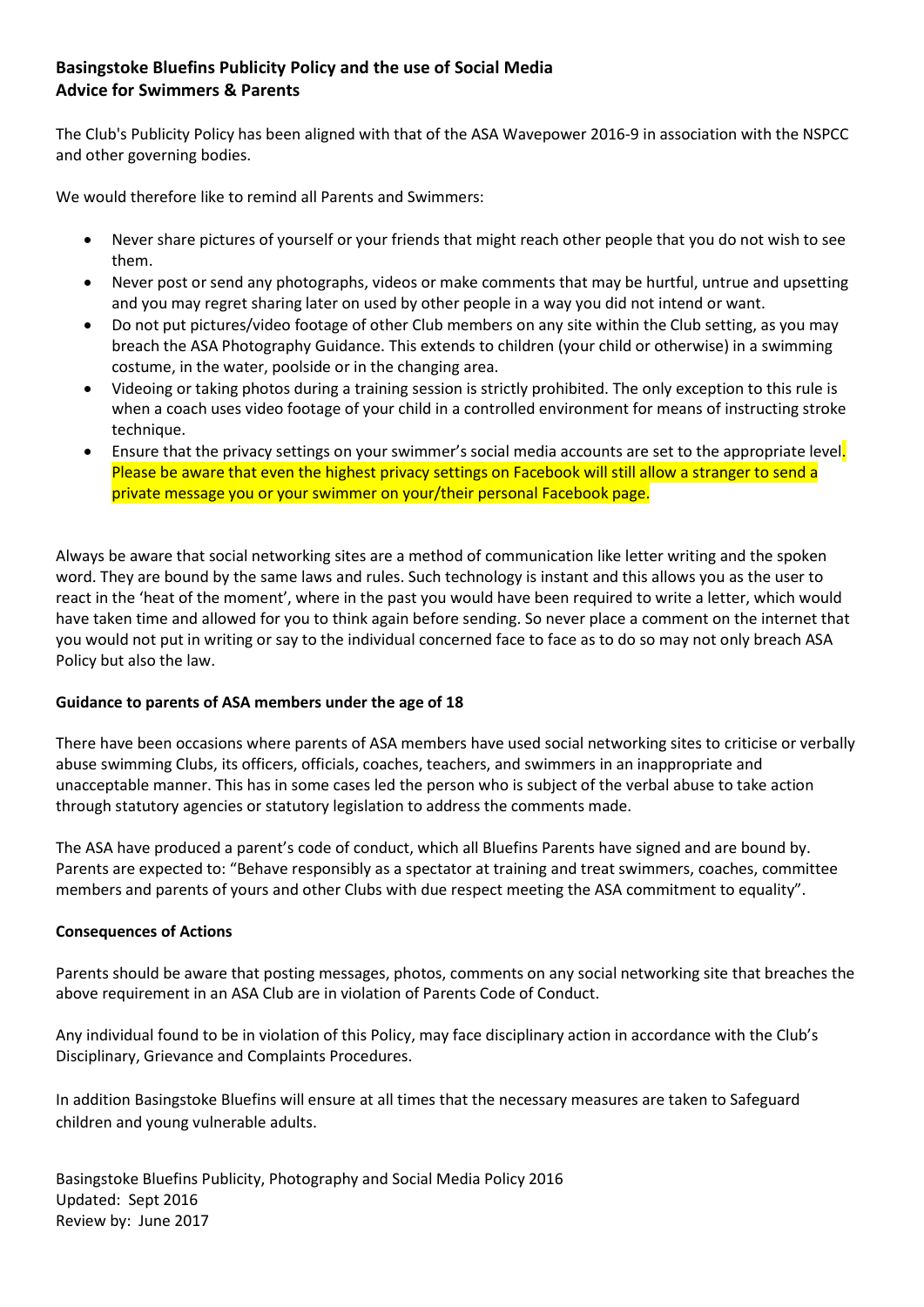# Risk Assessment for the use of swimmers names/photographs for publicity

| Risk                             |               | <b>Risk Level</b>                   |
|----------------------------------|---------------|-------------------------------------|
| <b>General Risks</b>             |               |                                     |
| Young swimmers may be            | <b>MEDIUM</b> | Photographs only or part names      |
| identifiable and therefore       |               | only on an event by event basis     |
| vulnerable to contact from third |               | Parental consent required for       |
| parties                          |               | permission to use images OR         |
|                                  |               | names in media                      |
|                                  |               | Club's publicity policy to be       |
|                                  |               | published on website                |
|                                  |               | Publicity Officer to attend         |
|                                  |               | safeguarding training               |
|                                  |               | Any photographs must only be        |
|                                  |               | retained for use for a specific     |
|                                  |               | event and thereafter destroyed      |
| <b>Social Media Risks</b>        |               |                                     |
| Instant form of communication    | LOW           |                                     |
| may generate hasty and           |               | Parents to receive copy of the      |
| inappropriate responses.         |               | Club's publicity policy.            |
|                                  |               | Club's policy on social media to    |
| Use of personal social media     |               | be pinned to the Club's             |
| accounts for inappropriate       |               | Facebook page to remind all         |
| comments                         |               | users of appropriate use of this    |
|                                  |               | media                               |
|                                  |               | Any persistent offenders will be    |
|                                  |               | approached in the first instance    |
|                                  |               | by the Welfare Officer to advise    |
|                                  |               | of more appropriate use of          |
|                                  |               | media. If behaviour persists this   |
|                                  |               | may result in disciplinary action   |
|                                  |               | and the Club's code of conduct      |
|                                  |               |                                     |
|                                  |               | will be applied.                    |
|                                  |               | Ensure that communication to        |
|                                  |               | parents always includes emails      |
|                                  |               | and do not rely on information      |
|                                  |               | on Facebook reaching all            |
|                                  |               | members                             |
|                                  |               |                                     |
|                                  |               |                                     |
|                                  |               | Policy to highlight to parents      |
|                                  |               | that even the highest privacy       |
|                                  |               | settings will still allow strangers |
|                                  |               | to private message individuals.     |
| <b>Press Risks</b>               |               |                                     |